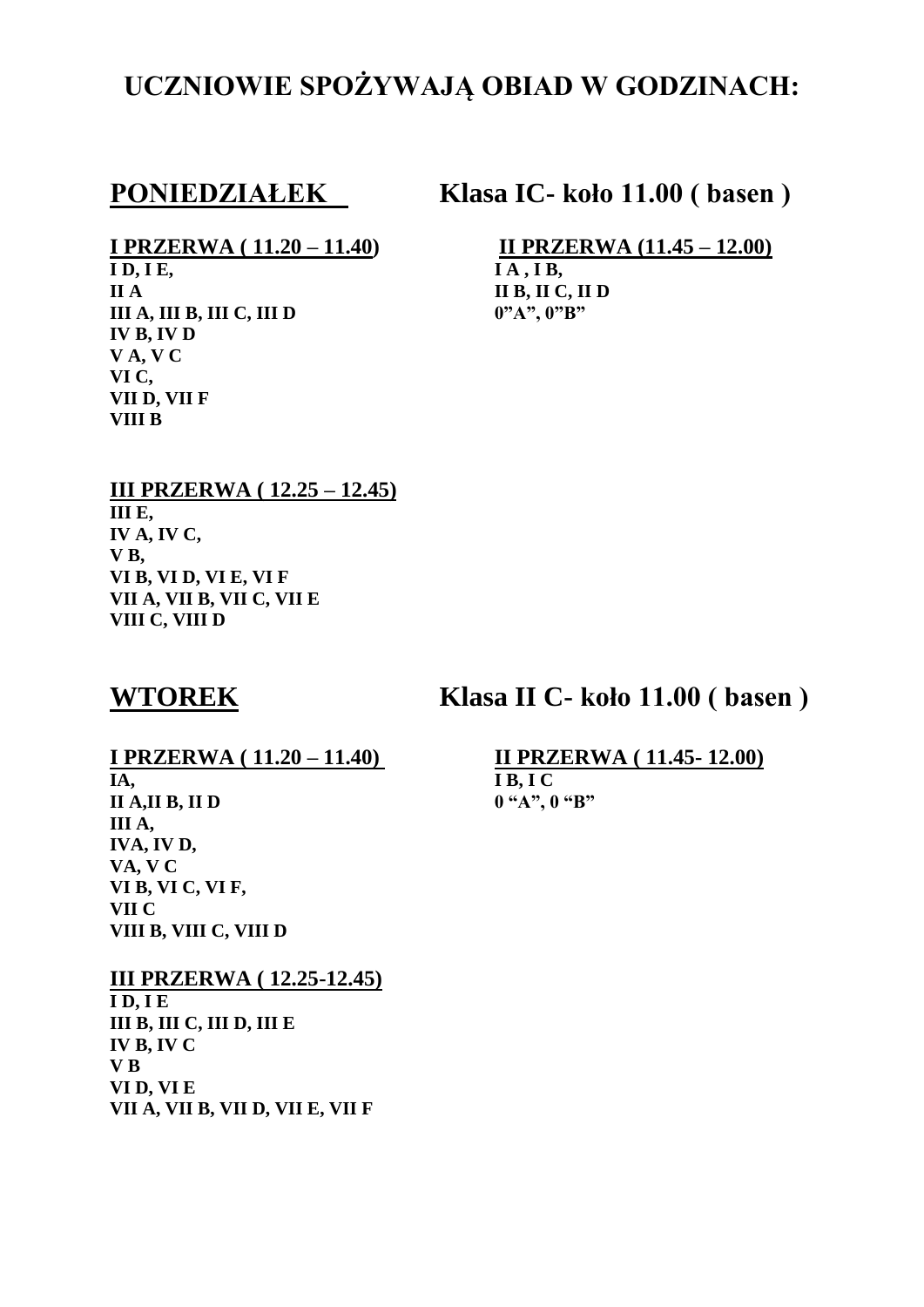## **I PRZERWA ( 11.20 – 11.40 ) II PRZERWA ( 11.45-12.00 )**

**IC, IE II C IIA,IIB 0 "A", 0 "B" III A, III B, III D IVA, IVC,IVD V C VI C VII C, VII D, VII E, VII F VIII B, VIII D**

## **III PRZERWA (12.25-12.45)**

**I A, I B, I D II D III E IV B, V A, V B, VI B, VI C, VI D, VI E, VI F VII A, VII B, VIII C**

## **CZWARTEK Klasa IV C- koło 11.00 ( basen )**

**I C, I D, I E II C II A, II D, III C III A, III E, 0"A", 0"B" IV A, IV B, IV D, V A, V C VI C, VII D, VII F VIII B, VIII C, VIII D**

## **III PRZERWA (12.25-12.45)**

**I A, I B II B III B, III D V B VI B, VI D, VI E, VI F VII A, VII B, VII C, VII E**

# **I PRZERWA ( 11.20 – 11.40 ) II PRZERWA ( 11.45 – 12.00 )**